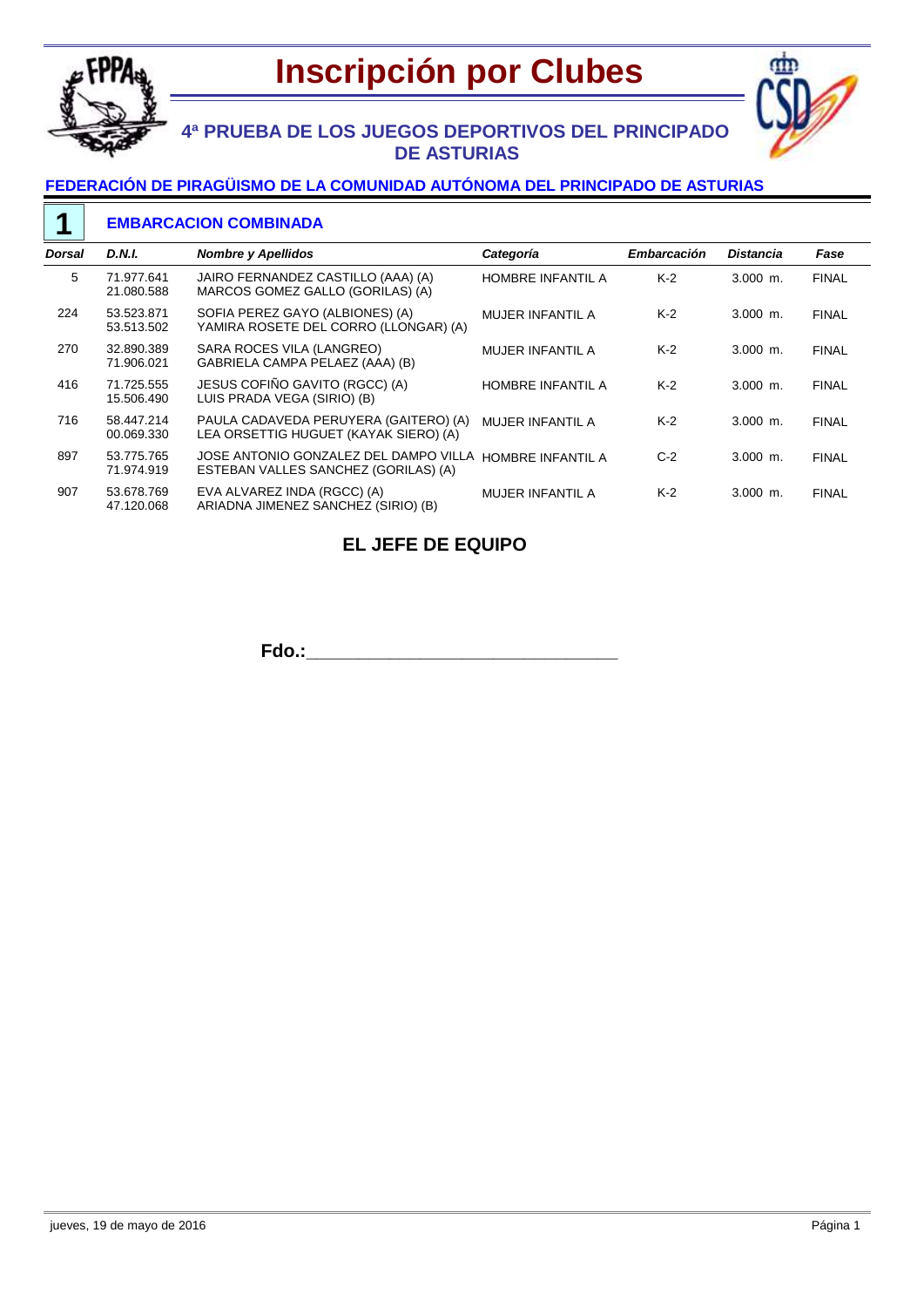

# **Inscripción por Clubes**



# **4ª PRUEBA DE LOS JUEGOS DEPORTIVOS DEL PRINCIPADO DE ASTURIAS**

### **FEDERACIÓN DE PIRAGÜISMO DE LA COMUNIDAD AUTÓNOMA DEL PRINCIPADO DE ASTURIAS**

### **LOS ALBIONES DE NAVIA**

| <b>Dorsal</b> | D.N.I.                   | <b>Nombre y Apellidos</b>                            | Categoría              | Embarcación | <b>Distancia</b> | Fase         |
|---------------|--------------------------|------------------------------------------------------|------------------------|-------------|------------------|--------------|
| 211           | 53.524.109               | LUCIA VAL CERDEIRA                                   | <b>MUJER ALEVIN</b>    | Mini-Kay    | $2.000$ m.       | <b>FINAL</b> |
| 212           | 53.523.597               | MIGUEL PERTIERRA FERNANDEZ-CAMPOAMO                  | <b>HOMBRE ALEVIN</b>   | Mini-Kay    | $2.000$ m.       | <b>FINAL</b> |
| 214           | 71.804.120               | NACHO MENDEZ HUERTAS                                 | <b>HOMBRE BENJAMIN</b> | Mini-Kay    | $1.000$ m.       | <b>FINAL</b> |
| 219           | 53.524.356               | <b>MARIO ALMEIDA PICOS</b>                           | <b>HOMBRE PREBENJA</b> | Mini-Kay    | $1.000$ m.       | <b>FINAL</b> |
| 220           | 53.523.264               | PELAYO FERNANDEZ-CAMPOAMOR LOPEZ                     | <b>HOMBRE BENJAMIN</b> | Mini-Kay    | $1.000$ m.       | <b>FINAL</b> |
| 221           | 53.523.535               | ALEJANDRO PEREZ ANES                                 | <b>HOMBRE ALEVIN</b>   | Mini-Kay    | $2.000$ m.       | <b>FINAL</b> |
| 223           | 53.523.889               | <b>VICTOR LANZA MARTY</b>                            | <b>HOMBRE BENJAMIN</b> | Mini-Kay    | $1.000$ m.       | <b>FINAL</b> |
| 227           | 53.523.080               | MARTIN ALVAREZ GARCIA                                | <b>HOMBRE BENJAMIN</b> | Mini-Kay    | $1.000$ m.       | <b>FINAL</b> |
| 228           | 53.521.128               | ALEJANDRO CUESTOS GONZALEZ                           | <b>HOMBRE ALEVIN</b>   | Mini-Kay    | $2.000$ m.       | <b>FINAL</b> |
| 231           | 53.521.705               | DANIEL MARTINEZ PEREZ                                | <b>HOMBRE ALEVIN</b>   | Mini-Kay    | 2.000 m.         | <b>FINAL</b> |
| 232           | 53.522.660               | NOELIA SUAREZ OVALLE                                 | <b>MUJER ALEVIN</b>    | Mini-Kay    | $2.000$ m.       | <b>FINAL</b> |
| 233           | 53.520.164<br>53.520.156 | CLAUDIA FERNANDEZ LOPEZ (A)<br>VERA PEREZ GARCIA (A) | HOMBRE INFANTIL A      | $K-2$       | $3.000$ m.       | <b>FINAL</b> |
| 236           | 45.433.345               | RAFAEL SUAREZ BLANCO                                 | <b>HOMBRE ALEVIN</b>   | Mini-Kay    | 2.000 m.         | <b>FINAL</b> |
| 237           | 53.523.457               | PABLO CASTRO HUERTA                                  | <b>HOMBRE ALEVIN</b>   | Mini-Kay    | $2.000$ m.       | <b>FINAL</b> |
| 238           | 21.085.491               | ADRIAN OLIVEROS ALMEIDA                              | <b>HOMBRE PREBENJA</b> | Mini-Kay    | $1.000$ m.       | <b>FINAL</b> |

## **EL JEFE DE EQUIPO**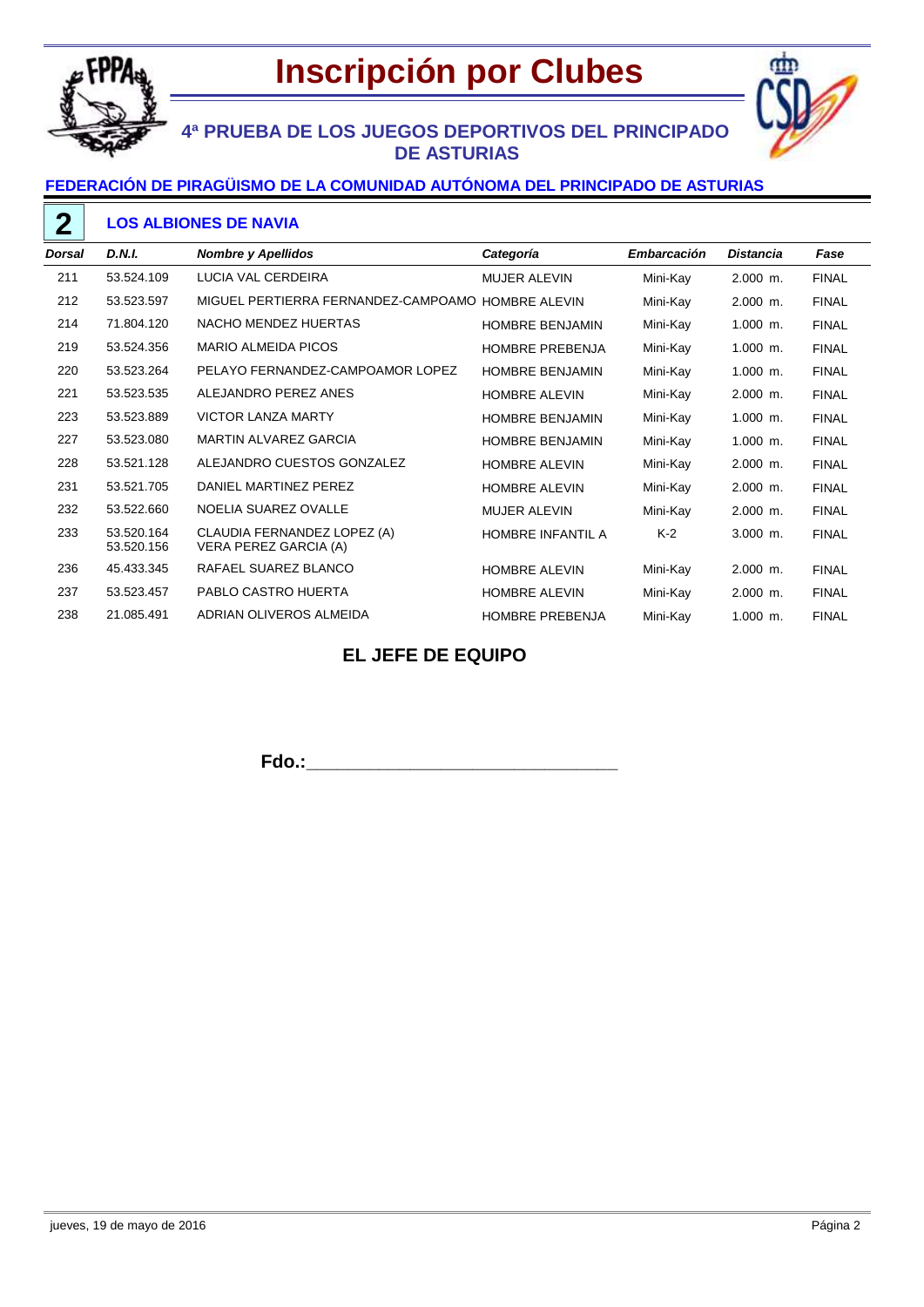





#### **FEDERACIÓN DE PIRAGÜISMO DE LA COMUNIDAD AUTÓNOMA DEL PRINCIPADO DE ASTURIAS**

#### **LA RIBERA OVIEDO KAYAK 3**

| Dorsal | D.N.I.                   | Nombre y Apellidos                                  | Categoría              | <b>Embarcación</b> | Distancia  | Fase         |
|--------|--------------------------|-----------------------------------------------------|------------------------|--------------------|------------|--------------|
| 575    | 71.751.808               | <b>ENOL BLANCO RIOL</b>                             | <b>HOMBRE PREBENJA</b> | Mini-Kay           | $1.000$ m. | <b>FINAL</b> |
| 603    | 04.891.579<br>08.284.276 | FIONA PEARSE (B)<br>MIRUNA MAGDALENA CONSTANTIN (A) | MUJER INFANTIL A       | $K-2$              | $3.000$ m. | <b>FINAL</b> |

### **EL JEFE DE EQUIPO**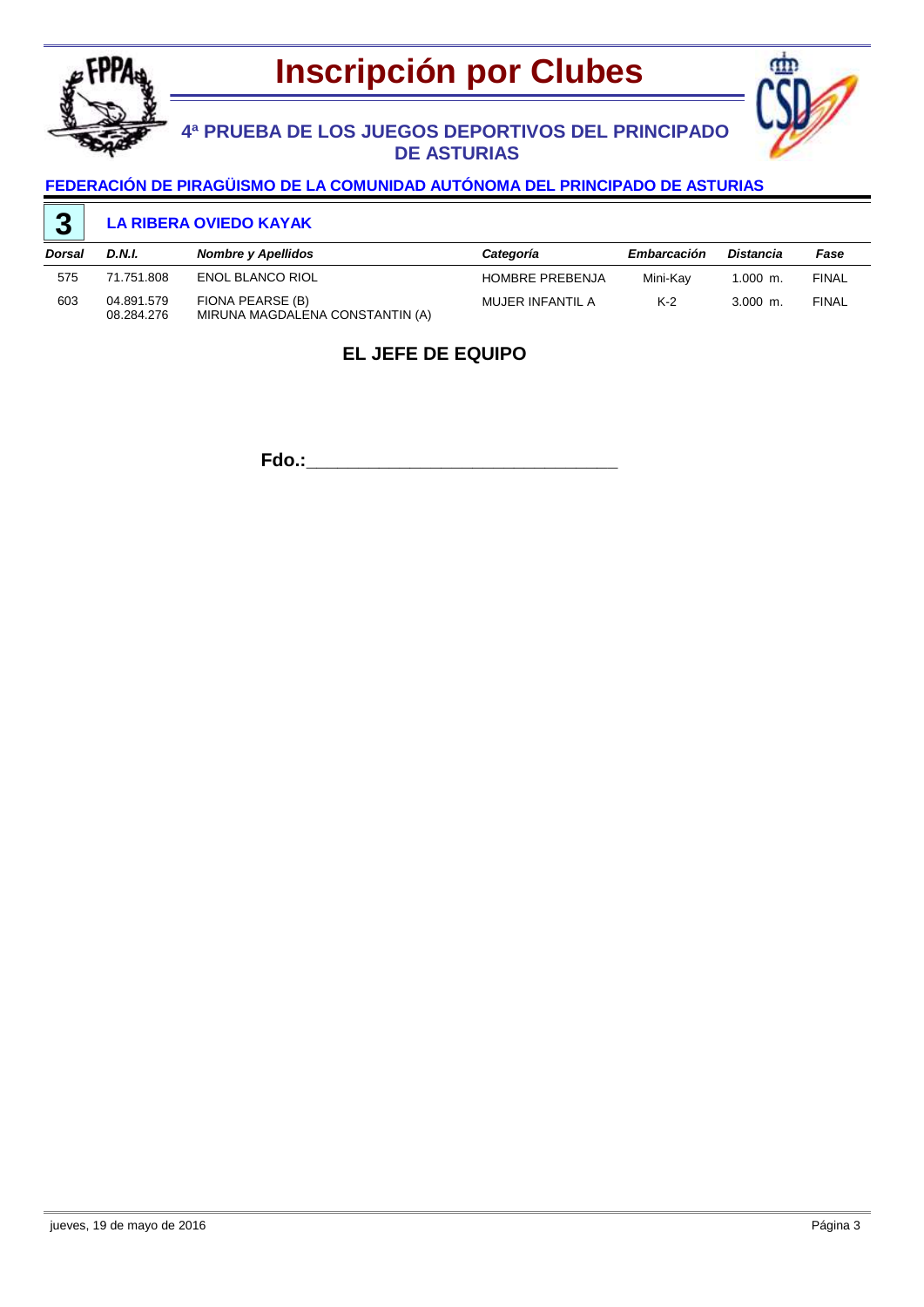



# **4ª PRUEBA DE LOS JUEGOS DEPORTIVOS DEL PRINCIPADO DE ASTURIAS**

### **FEDERACIÓN DE PIRAGÜISMO DE LA COMUNIDAD AUTÓNOMA DEL PRINCIPADO DE ASTURIAS**

#### **S.D. GAUZON - CABO PEÑES 4**

| Dorsal | D.N.I.     | Nombre y Apellidos                | Categoría            | Embarcación | Distancia  | Fase         |
|--------|------------|-----------------------------------|----------------------|-------------|------------|--------------|
| 1021   | 71.974.993 | YOLANDA GARCIA VIÑA               | MUJER ALEVIN         | Mini-Kav    | $2.000$ m. | <b>FINAL</b> |
| 1022   | 71.976.138 | FLAVIO RIBEIRO PEREIRA DOS SANTOS | <b>HOMBRE ALEVIN</b> | Mini-Kav    | $2.000$ m. | <b>FINAL</b> |
| 1023   | 71.975.387 | SAUL MARTIN FERNANDEZ             | <b>HOMBRE ALEVIN</b> | Mini-Kav    | $2.000$ m. | <b>FINAL</b> |

## **EL JEFE DE EQUIPO**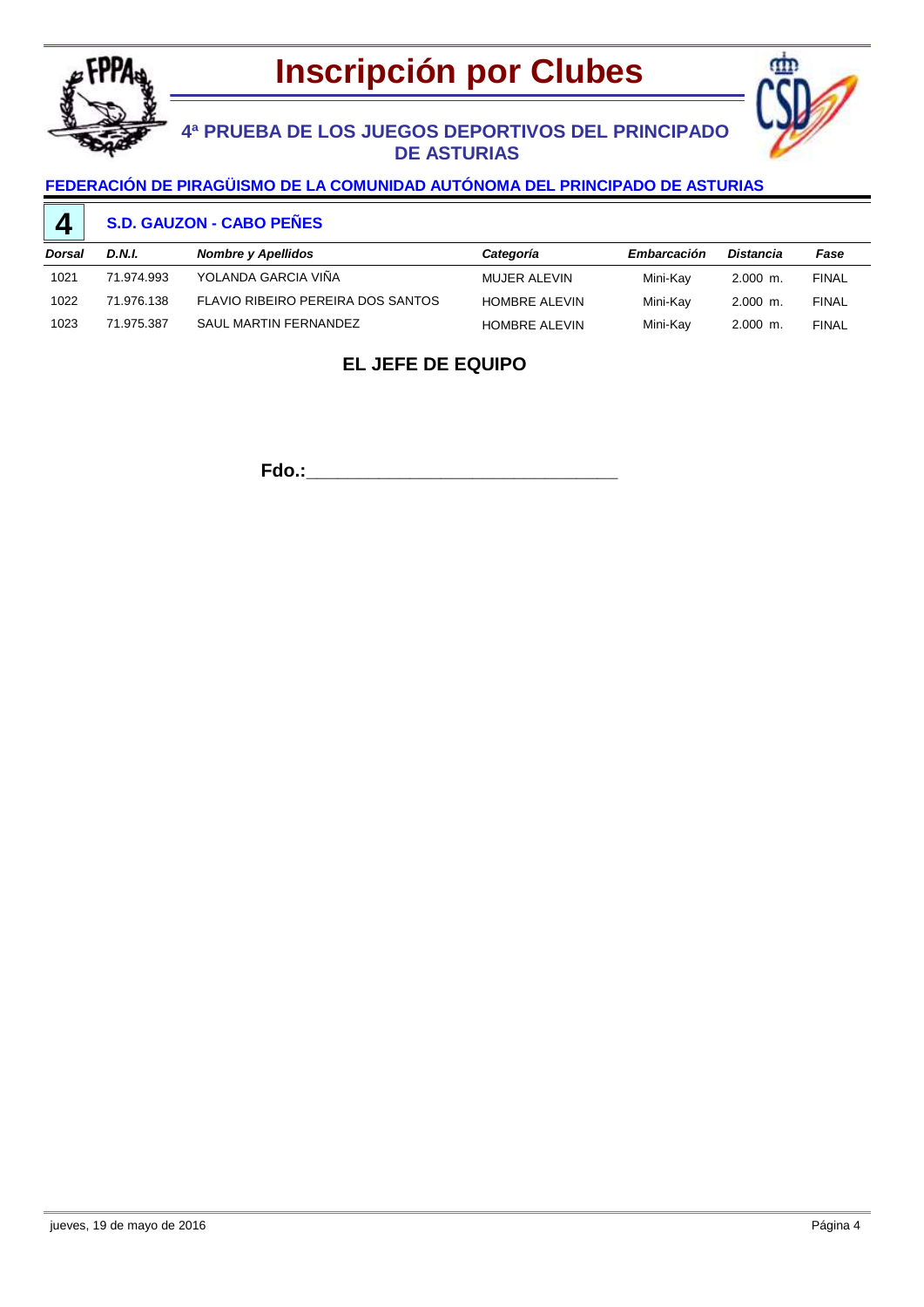



# **4ª PRUEBA DE LOS JUEGOS DEPORTIVOS DEL PRINCIPADO DE ASTURIAS**

### **FEDERACIÓN DE PIRAGÜISMO DE LA COMUNIDAD AUTÓNOMA DEL PRINCIPADO DE ASTURIAS**

#### **LOS CUERVOS - LINPAC 5**

| <b>Dorsal</b> | <b>D.N.I.</b>            | <b>Nombre y Apellidos</b>                             | Categoría                | <b>Embarcación</b> | <b>Distancia</b> | Fase         |
|---------------|--------------------------|-------------------------------------------------------|--------------------------|--------------------|------------------|--------------|
| 268           | 53.521.928<br>53.521.654 | JOSE RIESGO VILLAR (A)<br>ALVARO PUERTA FERNANDEZ (A) | <b>HOMBRE INFANTIL A</b> | $K-2$              | 3.000 m.         | <b>FINAL</b> |
| 269           | 21.085.047<br>00.305.559 | VICTORIA MARTINEZ AVELLO (A)<br>MAISY NEWRICK (A)     | MUJER INFANTIL A         | $K-2$              | $3.000$ m.       | <b>FINAL</b> |
| 271           | 71.966.397<br>71.740.996 | MIGUEL ISLA CAMPO (A)<br>DIEGO SANCHEZ FERNANDEZ (A)  | <b>HOMBRE INFANTIL A</b> | $C-2$              | $3.000$ m.       | <b>FINAL</b> |
| 1116          | 71.966.428               | SAMUEL MARINAS MERTINEZ                               | <b>HOMBRE BENJAMIN</b>   | Mini-Kay           | $1.000$ m.       | <b>FINAL</b> |
| 1117          | 53.521.930               | <b>MATEO SOTO GAYOL</b>                               | <b>HOMBRE BENJAMIN</b>   | Mini-Kay           | $1.000$ m.       | <b>FINAL</b> |
| 1118          | 21.085.051               | ALICIA RIERA VALDEON                                  | <b>MUJER BENJAMIN</b>    | Mini-Kay           | 1.000 m.         | <b>FINAL</b> |
| 1119          | 71.788.215               | PELAYO LOPEZ VIGIL                                    | <b>HOMBRE BENJAMIN</b>   | Mini-Kay           | $1.000$ m.       | <b>FINAL</b> |
| 1120          | 71.750.038               | <b>PAOLA DEACES FERNANDEZ</b>                         | <b>MUJER BENJAMIN</b>    | Mini-Kay           | $1.000$ m.       | <b>FINAL</b> |
| 1122          | 71.986.527               | YAIZA NOVO FERNANDEZ                                  | <b>MUJER BENJAMIN</b>    | Mini-Kay           | $1.000$ m.       | <b>FINAL</b> |
| 1123          | 21.085.049               | DIEGO MARTINEZ AVELLO                                 | <b>HOMBRE BENJAMIN</b>   | Mini-Kay           | $1.000$ m.       | <b>FINAL</b> |
| 1124          | 21.085.231               | <b>CARLOS AMADOR RODRIGUEZ</b>                        | <b>HOMBRE BENJAMIN</b>   | Mini-Kay           | $1.000$ m.       | <b>FINAL</b> |
| 1125          | 71.968.132               | <b>MARCOS PEREZ MENES</b>                             | <b>HOMBRE ALEVIN</b>     | Mini-Kay           | $2.000$ m.       | <b>FINAL</b> |
| 1126          | 15.486.092               | PELAYO ARANGO SUAREZ                                  | <b>HOMBRE ALEVIN</b>     | Mini-Kay           | $2.000$ m.       | <b>FINAL</b> |
| 1127          | 00.305.598               | <b>FREDERICK NEWRICK</b>                              | <b>HOMBRE ALEVIN</b>     | Mini-Kay           | 2.000 m.         | <b>FINAL</b> |
| 1128          | 71.977.768               | DIEGO ARANGO CUETO                                    | <b>HOMBRE ALEVIN</b>     | Mini-Kay           | $2.000$ m.       | <b>FINAL</b> |
| 1129          | 21.085.048               | MARINA MARTINEZ AVELLO                                | <b>MUJER ALEVIN</b>      | Mini-Kay           | $2.000$ m.       | <b>FINAL</b> |

### **EL JEFE DE EQUIPO**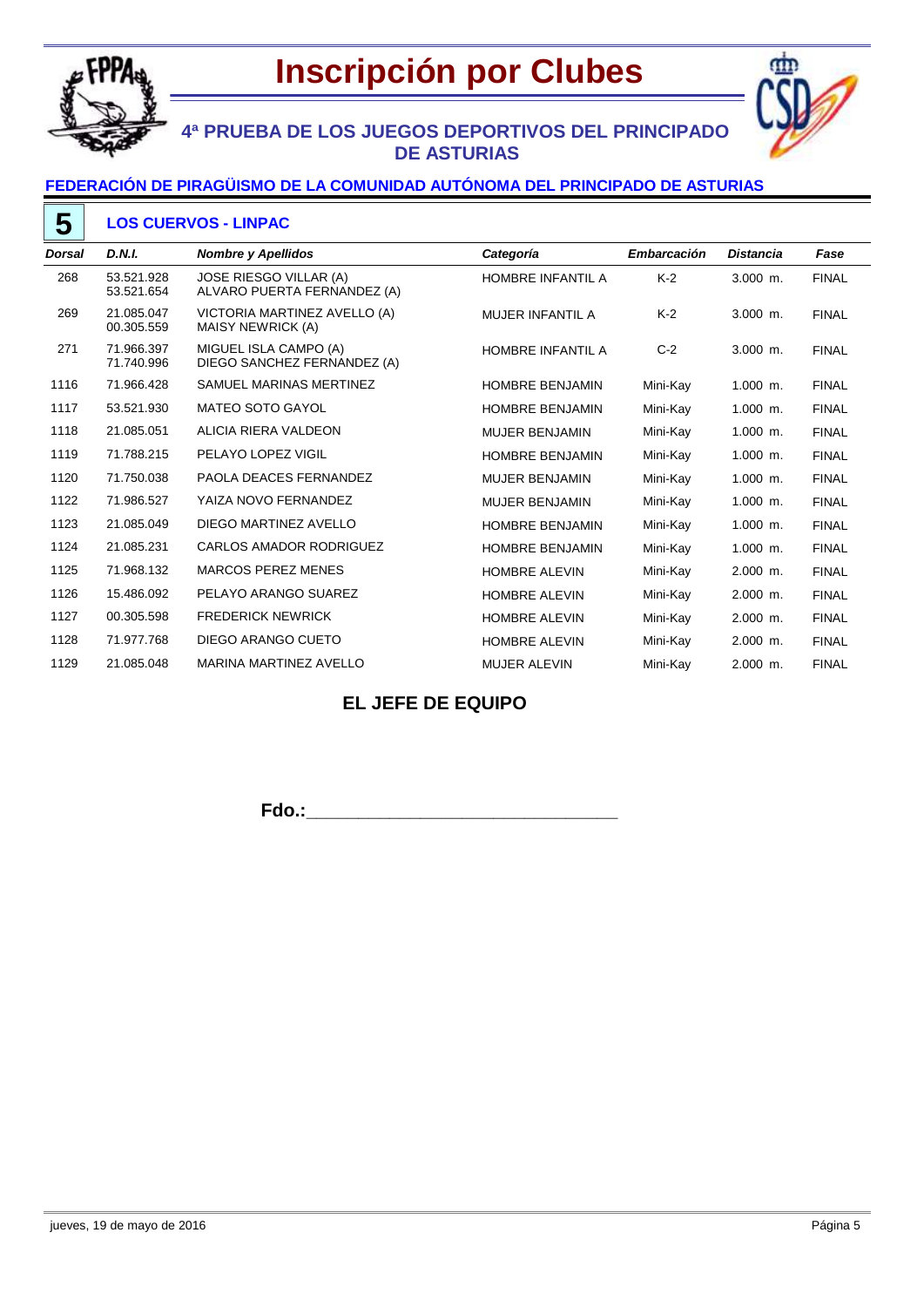

# **Inscripción por Clubes**



# **4ª PRUEBA DE LOS JUEGOS DEPORTIVOS DEL PRINCIPADO DE ASTURIAS**

### **FEDERACIÓN DE PIRAGÜISMO DE LA COMUNIDAD AUTÓNOMA DEL PRINCIPADO DE ASTURIAS**

### **PIRAGUAS VILLAVICIOSA - EL GAITERO**

| Dorsal | D.N.I.                   | <b>Nombre y Apellidos</b>                                    | Categoría                | <b>Embarcación</b> | <b>Distancia</b> | Fase         |
|--------|--------------------------|--------------------------------------------------------------|--------------------------|--------------------|------------------|--------------|
| 696    | 53.511.549<br>71.786.278 | AARON CAPELLAN FERNANDEZ (A)<br>MARCOS ALVAREZ FERNANDEZ (A) | <b>HOMBRE INFANTIL A</b> | $K-2$              | $3.000$ m.       | <b>FINAL</b> |
| 701    | 53.513.217<br>58.447.520 | BORJA FERNANDEZ VALLIN (A)<br>DAVID ECHEVARRIA GARCIA (A)    | <b>HOMBRE INFANTIL A</b> | $K-2$              | $3.000$ m.       | <b>FINAL</b> |
| 702    | 53.514.229               | PABLO AMIEVA GONZALEZ                                        | <b>HOMBRE ALEVIN</b>     | Mini-Kay           | $2.000$ m.       | <b>FINAL</b> |
| 710    | 53.511.964               | DAVID OLIVARES ALONSO                                        | <b>HOMBRE BENJAMIN</b>   | Mini-Kay           | $1.000$ m.       | <b>FINAL</b> |
| 714    | 53.511.417               | PEDRO GARCIA PANDO                                           | <b>HOMBRE BENJAMIN</b>   | Mini-Kay           | $1.000$ m.       | <b>FINAL</b> |
| 717    | 53.514.699               | LARA FERNANDEZ VALLIN                                        | <b>MUJER ALEVIN</b>      | Mini-Kav           | $2.000$ m.       | <b>FINAL</b> |
| 718    | 10.891.689               | MIGUEL FERNANDEZ SUAREZ                                      | <b>HOMBRE BENJAMIN</b>   | Mini-Kay           | $1.000$ m.       | <b>FINAL</b> |
| 723    | 58.447.215               | VICTOR CADAVEDA PERUYERA                                     | <b>HOMBRE BENJAMIN</b>   | Mini-Kay           | $1.000$ m.       | <b>FINAL</b> |
| 724    | 15.508.203               | DANIEL GARCIA NORIEGA                                        | <b>HOMBRE BENJAMIN</b>   | Mini-Kay           | $1.000$ m.       | <b>FINAL</b> |
| 751    | 15.507.702               | SANTIAGO GARCIA NORIEGA                                      | <b>HOMBRE ALEVIN</b>     | Mini-Kay           | $2.000$ m.       | <b>FINAL</b> |
| 777    | 71.828.418               | PAULA LOPEZ MIERES                                           | <b>MUJER BENJAMIN</b>    | Mini-Kay           | $1.000$ m.       | <b>FINAL</b> |

## **EL JEFE DE EQUIPO**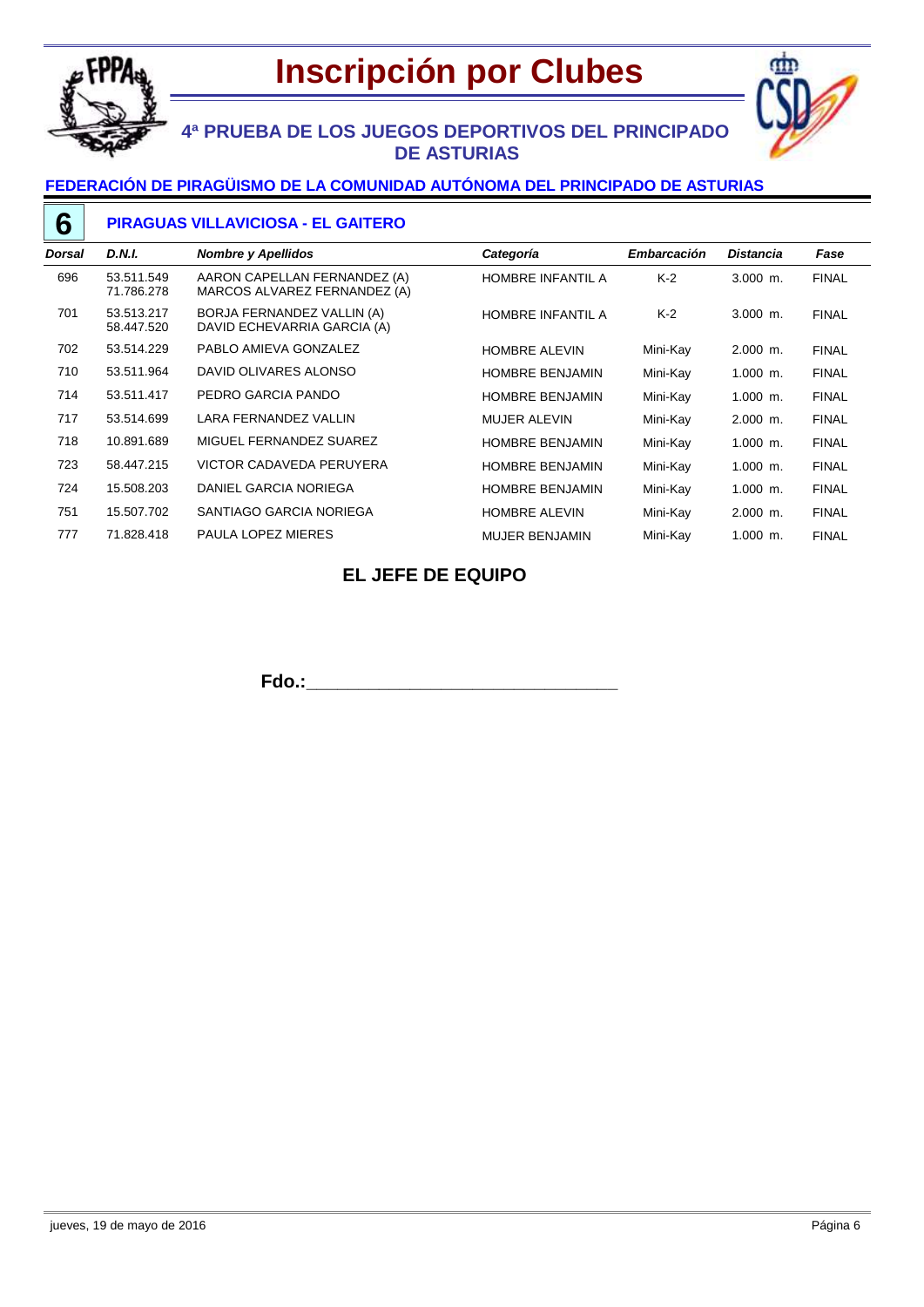

# **Inscripción por Clubes**

# **4ª PRUEBA DE LOS JUEGOS DEPORTIVOS DEL PRINCIPADO DE ASTURIAS**



### **FEDERACIÓN DE PIRAGÜISMO DE LA COMUNIDAD AUTÓNOMA DEL PRINCIPADO DE ASTURIAS**

### **CLUB NAUTICO ENSIDESA**

| Dorsal | D.N.I.                   | <b>Nombre y Apellidos</b>                               | Categoría        | <b>Embarcación</b> | Distancia  | Fase         |
|--------|--------------------------|---------------------------------------------------------|------------------|--------------------|------------|--------------|
| 527    | 71.908.509<br>71.908.510 | VIRGINIA IGLESIAS GALAZ (A)<br>LUCIA IGLESIAS GALAZ (A) | MUJER INFANTIL A | $K-2$              | $3.000$ m. | <b>FINAL</b> |

### **EL JEFE DE EQUIPO**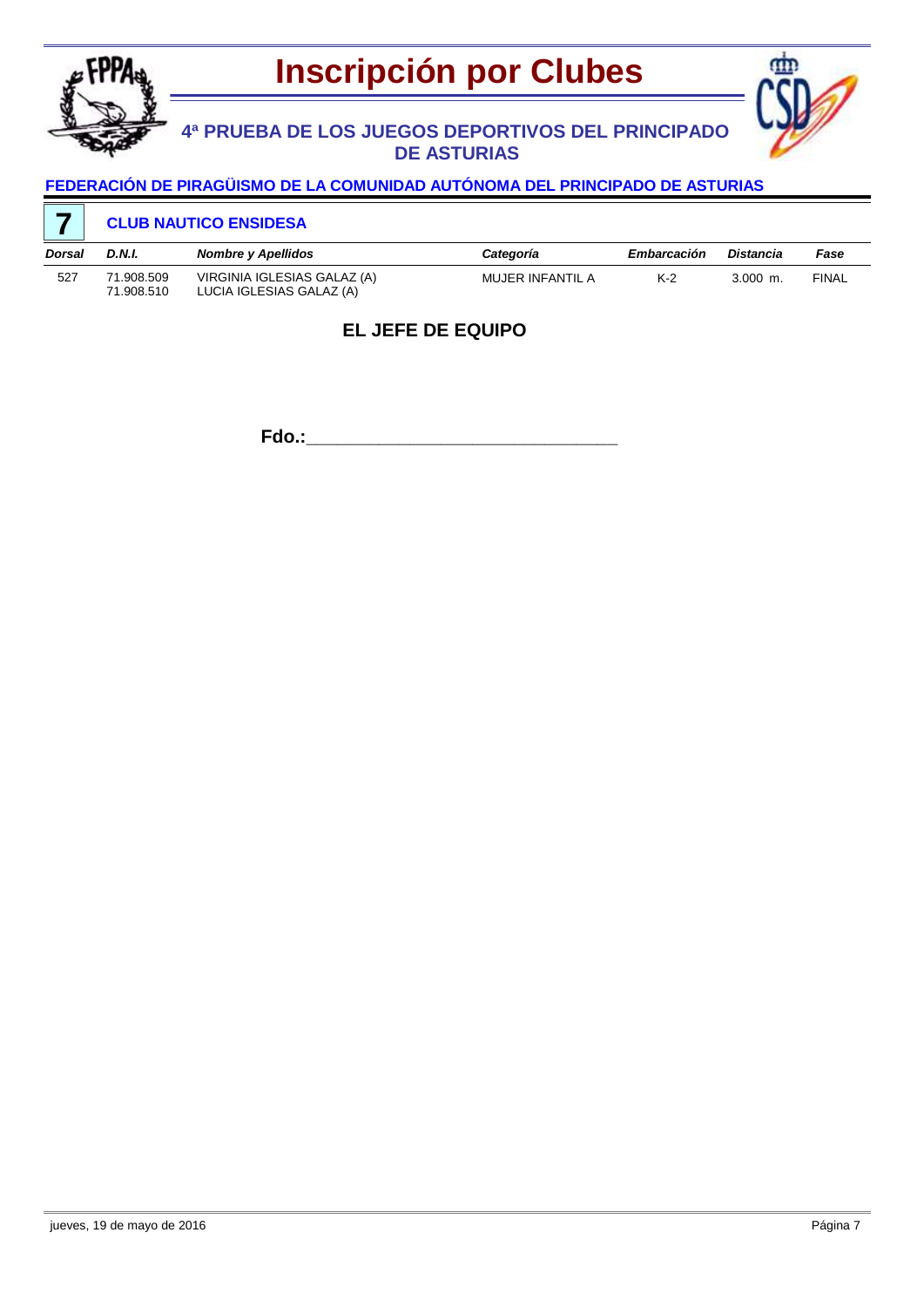



# **4ª PRUEBA DE LOS JUEGOS DEPORTIVOS DEL PRINCIPADO DE ASTURIAS**

### **FEDERACIÓN DE PIRAGÜISMO DE LA COMUNIDAD AUTÓNOMA DEL PRINCIPADO DE ASTURIAS**

#### **PIRAGUAS SIRIO - LOS CAUCES 8**

| <b>Dorsal</b> | D.N.I.                   | <b>Nombre y Apellidos</b>                               | Categoría                | <b>Embarcación</b> | Distancia  | Fase         |
|---------------|--------------------------|---------------------------------------------------------|--------------------------|--------------------|------------|--------------|
| 666           | 71.806.706               | PELAYO GONZALEZ NARCIANDI                               | <b>HOMBRE BENJAMIN</b>   | Mini-Kay           | $1.000$ m. | <b>FINAL</b> |
| 668           | 53.512.518<br>53.512.517 | MIGUEL GONZALEZ DE LA RIVA<br>OSCAR GONZALEZ DE LA RIVA | <b>HOMBRE INFANTIL A</b> | K-2                | $3.000$ m. | <b>FINAL</b> |
| 669           | 15.507.040<br>21.080.140 | LAURA PALACIOS GOAS<br>CARLA CORRAL DE CORO             | MUJER INFANTIL A         | $K-2$              | $3.000$ m. | <b>FINAL</b> |
| 674           | 15.507.943               | ANGEL PRADA VEGA                                        | <b>HOMBRE ALEVIN</b>     | Mini-Kay           | $2.000$ m. | <b>FINAL</b> |
| 675           | 15.508.919               | <b>JORGE CUADRIELLO MARFIL</b>                          | <b>HOMBRE ALEVIN</b>     | Mini-Kay           | $2.000$ m. | <b>FINAL</b> |
| 676           | 58.431.642               | AGUSTIN FERNANDEZ GUTIERREZ                             | <b>HOMBRE ALEVIN</b>     | Mini-Kay           | $2.000$ m. | <b>FINAL</b> |
| 677           | 53.513.022               | <b>JUAN JOSE REGUEIRA FERNANDEZ</b>                     | <b>HOMBRE ALEVIN</b>     | Mini-Kay           | $2.000$ m. | <b>FINAL</b> |
| 678           | 53.513.826               | AURORA VALDES FERNANDEZ                                 | <b>MUJER ALEVIN</b>      | Mini-Kay           | $2.000$ m. | <b>FINAL</b> |
| 679           | 21.080.141               | RUBEN CORRAL DE CORO                                    | <b>HOMBRE BENJAMIN</b>   | Mini-Kay           | $1.000$ m. | <b>FINAL</b> |
| 680           | 15.508.353               | JOSE LUIS BULNES VEGA                                   | <b>HOMBRE BENJAMIN</b>   | Mini-Kay           | $1.000$ m. | <b>FINAL</b> |
| 681           | 21.080.184               | MARCO LIAÑO GONZALEZ                                    | <b>HOMBRE BENJAMIN</b>   | Mini-Kay           | $1.000$ m. | <b>FINAL</b> |

## **EL JEFE DE EQUIPO**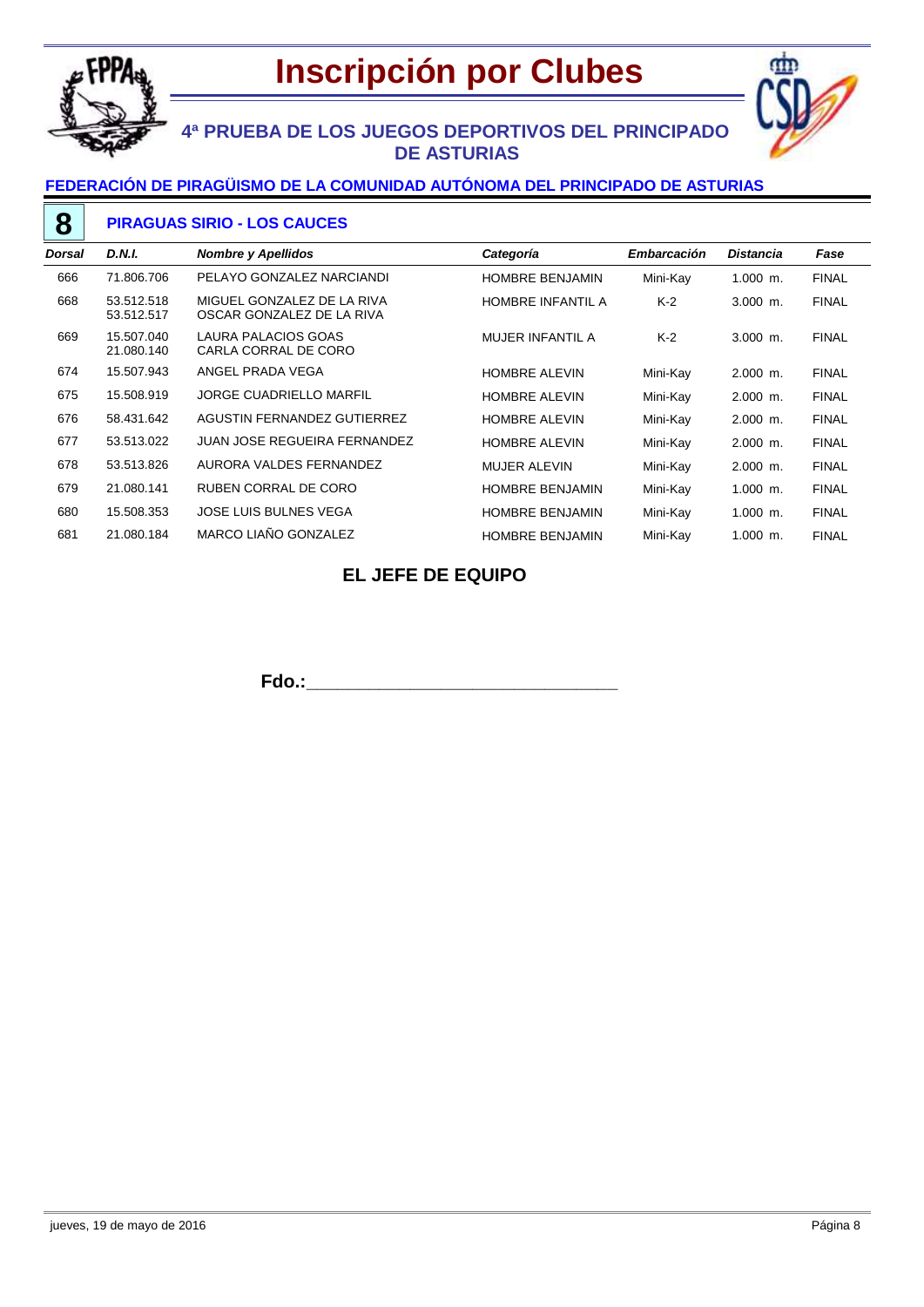



# **4ª PRUEBA DE LOS JUEGOS DEPORTIVOS DEL PRINCIPADO DE ASTURIAS**

### **FEDERACIÓN DE PIRAGÜISMO DE LA COMUNIDAD AUTÓNOMA DEL PRINCIPADO DE ASTURIAS**

#### **LOS GORILAS DE CANDAS 9**

| <b>Dorsal</b> | D.N.I.                   | <b>Nombre y Apellidos</b>                               | Categoría                | Embarcación | <b>Distancia</b> | Fase         |
|---------------|--------------------------|---------------------------------------------------------|--------------------------|-------------|------------------|--------------|
| 301           | 58.446.900<br>58.449.977 | IZAN ARGUELLES ALVAREZ (B)<br>ANDRES RUIZ ALVAREZ (B)   | HOMBRE INFANTIL A        | $K-2$       | $3.000$ m.       | <b>FINAL</b> |
| 305           | 58.433.378               | <b>HUGO BARRIO RODRIGUEZ</b>                            | <b>HOMBRE ALEVIN</b>     | Mini-Kay    | $2.000$ m.       | <b>FINAL</b> |
| 313           | 58.439.298               | ANA DEVA GARCIA GARCIA                                  | <b>MUJER ALEVIN</b>      | Mini-Kay    | 2.000 m.         | <b>FINAL</b> |
| 325           | 21.080.286<br>15.508.113 | MIGUEL ANGEL BOJ NOVO<br><b>NEL RAMOS JUNQUERA</b>      | <b>HOMBRE INFANTIL A</b> | $K-2$       | $3.000$ m.       | <b>FINAL</b> |
| 326           | 58.438.292               | ADRIAN REDRUELLO ALVAREZ                                | <b>HOMBRE ALEVIN</b>     | Mini-Kay    | 2.000 m.         | <b>FINAL</b> |
| 328           | 58.431.104               | SAMUEL DE LA CALLE FERNANDEZ                            | <b>HOMBRE ALEVIN</b>     | Mini-Kay    | $2.000$ m.       | <b>FINAL</b> |
| 330           | 71.987.655               | DANIEL ARANGO OROZA                                     | <b>HOMBRE BENJAMIN</b>   | Mini-Kay    | 1.000 m.         | <b>FINAL</b> |
| 331           | 58.463.132               | SAMUEL GARCIA REGUERA                                   | <b>HOMBRE PREBENJA</b>   | Mini-Kay    | 1.000 m.         | <b>FINAL</b> |
| 334           | 58.447.533               | NICOLAS OLIVA ALONSO                                    | <b>HOMBRE ALEVIN</b>     | Mini-Kay    | $2.000$ m.       | <b>FINAL</b> |
| 342           | 58.446.821               | <b>XURDE PASCUAL SOLIS</b>                              | <b>HOMBRE ALEVIN</b>     | Mini-Kay    | 2.000 m.         | <b>FINAL</b> |
| 344           | 71.731.885               | ANIBAL ALVAREZ HERRERO                                  | <b>HOMBRE ALEVIN</b>     | Mini-Kay    | 2.000 m.         | <b>FINAL</b> |
| 346           | 58.455.151               | SAMUEL MUÑIZ ORTUBE                                     | <b>HOMBRE BENJAMIN</b>   | Mini-Kay    | $1.000$ m.       | <b>FINAL</b> |
| 347           | 58.433.795               | <b>ERIKA GARCIA LOPEZ</b>                               | MUJER BENJAMIN           | Mini-Kay    | 1.000 m.         | <b>FINAL</b> |
| 348           | 71.978.344               | <b>JOSE SOEIRO FUILLERAT</b>                            | <b>HOMBRE ALEVIN</b>     | Mini-Kay    | $2.000$ m.       | <b>FINAL</b> |
| 361           | 58.431.729               | <b>INES OVIES FERNANDEZ</b>                             | <b>MUJER ALEVIN</b>      | Mini-Kay    | 2.000 m.         | <b>FINAL</b> |
| 362           | 58.435.264               | <b>JORGE ALONSO BANGO</b>                               | <b>HOMBRE BENJAMIN</b>   | Mini-Kay    | $1.000$ m.       | <b>FINAL</b> |
| 363           | 58.458.726               | <b>ENOL MARTINEZ ALONSO</b>                             | <b>HOMBRE ALEVIN</b>     | Mini-Kay    | 2.000 m.         | <b>FINAL</b> |
| 364           | 58.434.465               | VICTOR FERNANDEZ MUÑIZ                                  | <b>HOMBRE PREBENJA</b>   | Mini-Kav    | $1.000$ m.       | <b>FINAL</b> |
| 365           | 71.907.519               | SIMON FERNANDEZ MUÑIZ                                   | <b>HOMBRE ALEVIN</b>     | Mini-Kay    | $2.000$ m.       | <b>FINAL</b> |
| 365           | 79.081.403<br>58.439.496 | MARINA ALVAREZ VAZQUEZ (B)<br>ANNE RODRIGUEZ ARTIME (B) | MUJER INFANTIL A         | $K-2$       | 3.000 m.         | <b>FINAL</b> |
| 366           | 71.978.278               | DIEGO MARTINEZ SUAREZ                                   | <b>HOMBRE ALEVIN</b>     | Mini-Kay    | 2.000 m.         | <b>FINAL</b> |
| 367           | 58.458.727               | <b>MATEO MARTINEZ ALONSO</b>                            | <b>HOMBRE PREBENJA</b>   | Mini-Kay    | 1.000 m.         | <b>FINAL</b> |
|               |                          |                                                         |                          |             |                  |              |

## **EL JEFE DE EQUIPO**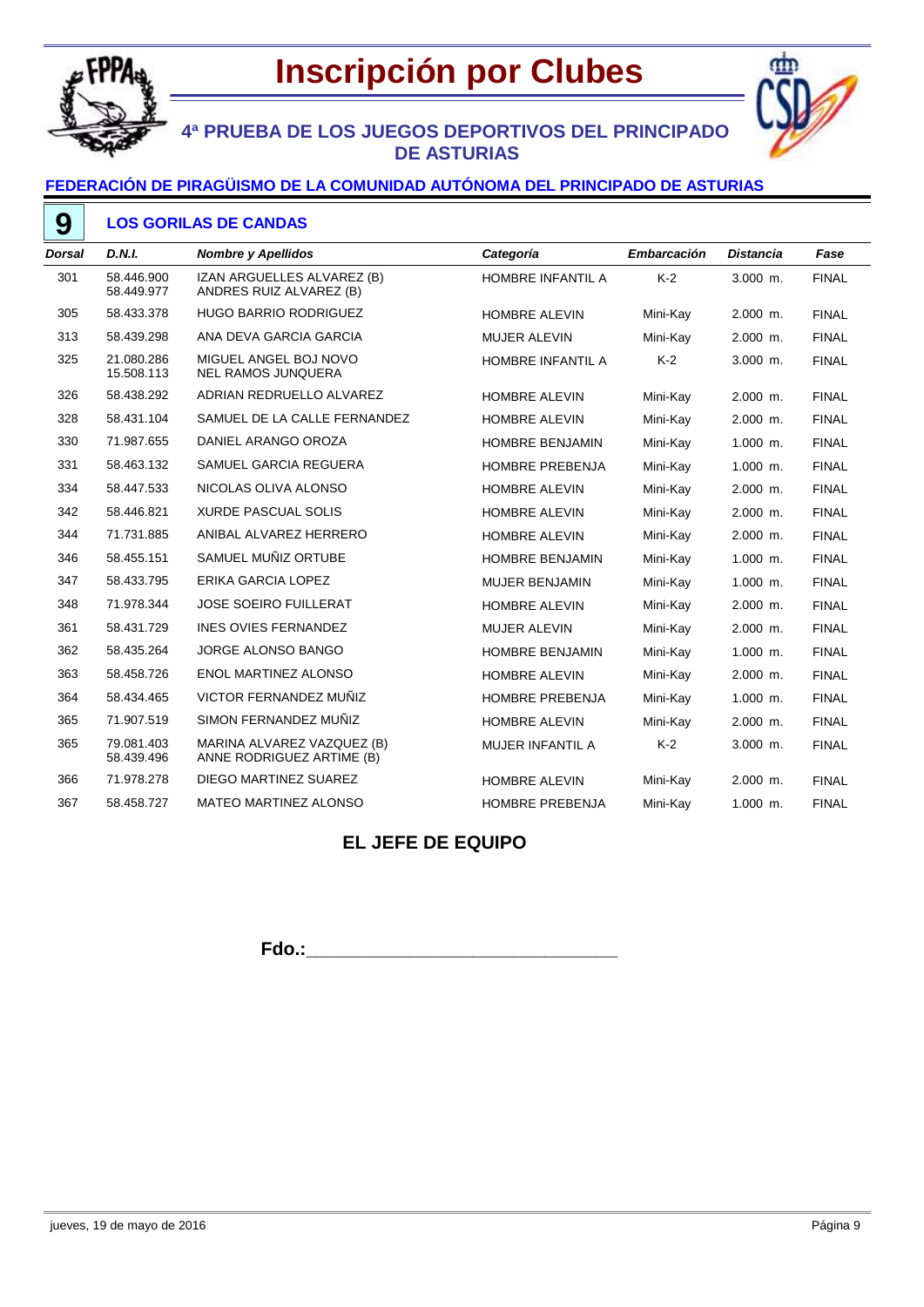



# **4ª PRUEBA DE LOS JUEGOS DEPORTIVOS DEL PRINCIPADO DE ASTURIAS**

### **FEDERACIÓN DE PIRAGÜISMO DE LA COMUNIDAD AUTÓNOMA DEL PRINCIPADO DE ASTURIAS**

#### **CLUB KAYAK SIERO 10**

| Dorsal | D.N.I.                   | <b>Nombre y Apellidos</b>                                    | Categoría                | <b>Embarcación</b> | <b>Distancia</b> | Fase         |
|--------|--------------------------|--------------------------------------------------------------|--------------------------|--------------------|------------------|--------------|
| 176    | 53.512.764<br>53.512.992 | RAMON SUAREZ DEL CUETO (A)<br>LUIS INFANZON DOMINGUEZ (A)    | <b>HOMBRE INFANTIL A</b> | $K-2$              | $3.000$ m.       | <b>FINAL</b> |
| 177    | 53.512.960<br>54.305.041 | ALVARO CIFUENTES RODRIGUEZ (A)<br>PEDRO FERNANDEZ MENDEZ (A) | <b>HOMBRE INFANTIL A</b> | $K-2$              | $3.000$ m.       | <b>FINAL</b> |
| 178    | 71.904.462               | DANIEL FERNANDEZ MARTINEZ                                    | <b>HOMBRE ALEVIN</b>     | Mini-Kav           | $2.000$ m.       | <b>FINAL</b> |
| 179    | 53.512.961               | CARLOS CIFUENTES RODRIGUEZ                                   | <b>HOMBRE BENJAMIN</b>   | Mini-Kav           | $1.000$ m.       | <b>FINAL</b> |
| 180    | 02.773.685               | ALEJANDRO GUTIERREZ DIAZ                                     | <b>HOMBRE BENJAMIN</b>   | Mini-Kav           | $1.000$ m.       | <b>FINAL</b> |

# **EL JEFE DE EQUIPO**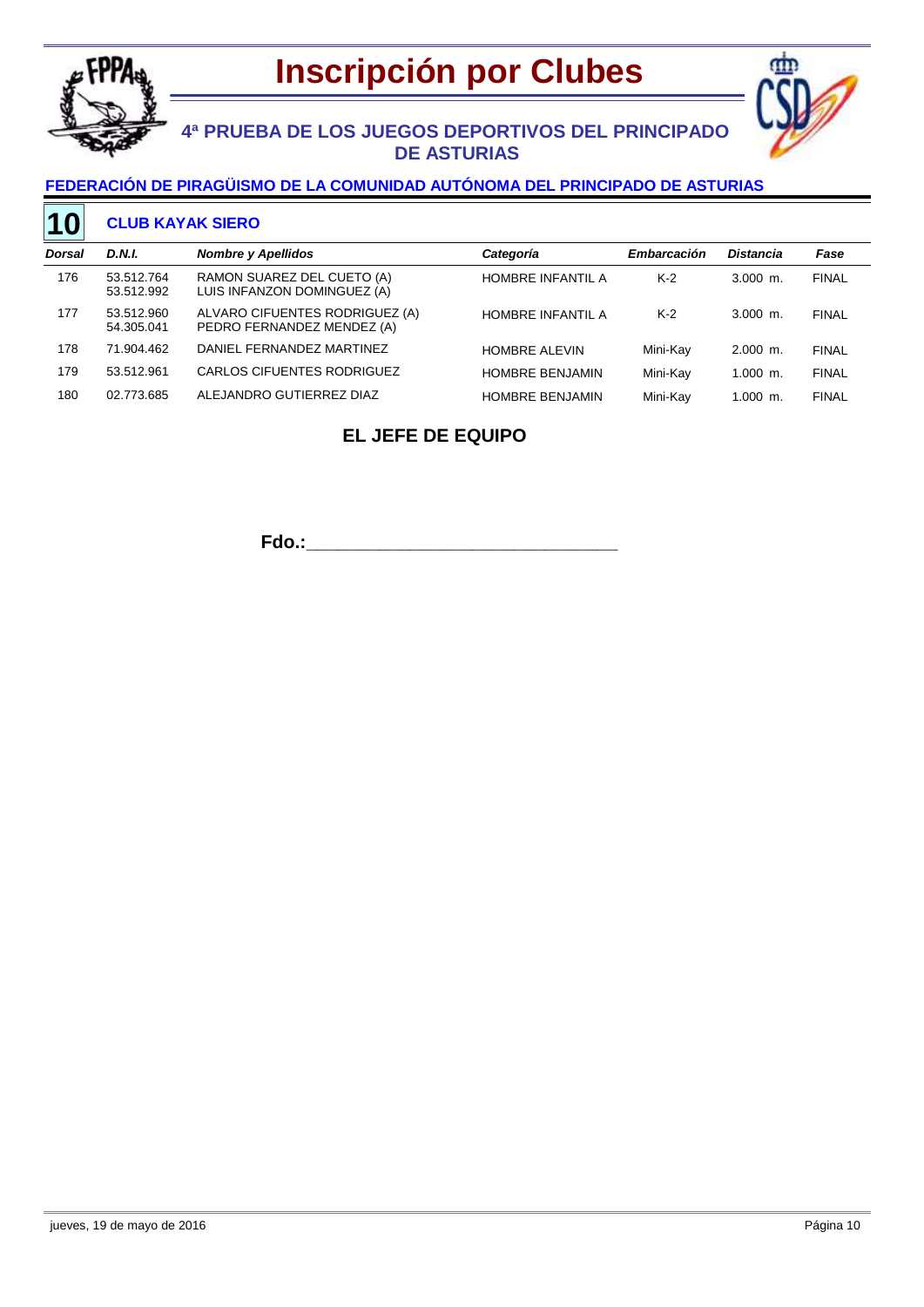



# **4ª PRUEBA DE LOS JUEGOS DEPORTIVOS DEL PRINCIPADO DE ASTURIAS**

### **FEDERACIÓN DE PIRAGÜISMO DE LA COMUNIDAD AUTÓNOMA DEL PRINCIPADO DE ASTURIAS**

#### **CLUB NATACION LANGREO 11**

| Dorsal | D.N.I.                   | <b>Nombre y Apellidos</b>                               | Categoría            | Embarcación | <b>Distancia</b> | Fase         |
|--------|--------------------------|---------------------------------------------------------|----------------------|-------------|------------------|--------------|
| 437    | 32.894.348<br>45.940.353 | CARLA GOMEZ FLORES (B)<br>ANDREA FERNANDEZ BALTANAS (B) | MUJER INFANTIL A     | $K-2$       | $3.000$ m.       | <b>FINAL</b> |
| 438    | 32.892.317               | ADRIAN FONDON SANCHEZ                                   | <b>HOMBRE ALEVIN</b> | Mini-Kav    | $2.000$ m.       | <b>FINAL</b> |
| 439    | 34.314.431               | <b>IGNACIO LOPEZ MENENDEZ</b>                           | <b>HOMBRE ALEVIN</b> | Mini-Kav    | $2.000$ m.       | <b>FINAL</b> |
| 440    | 53.513.126               | NEREA ABRUNHOSA FERNANDEZ                               | MUJER ALEVIN         | Mini-Kay    | $2.000$ m.       | <b>FINAL</b> |

## **EL JEFE DE EQUIPO**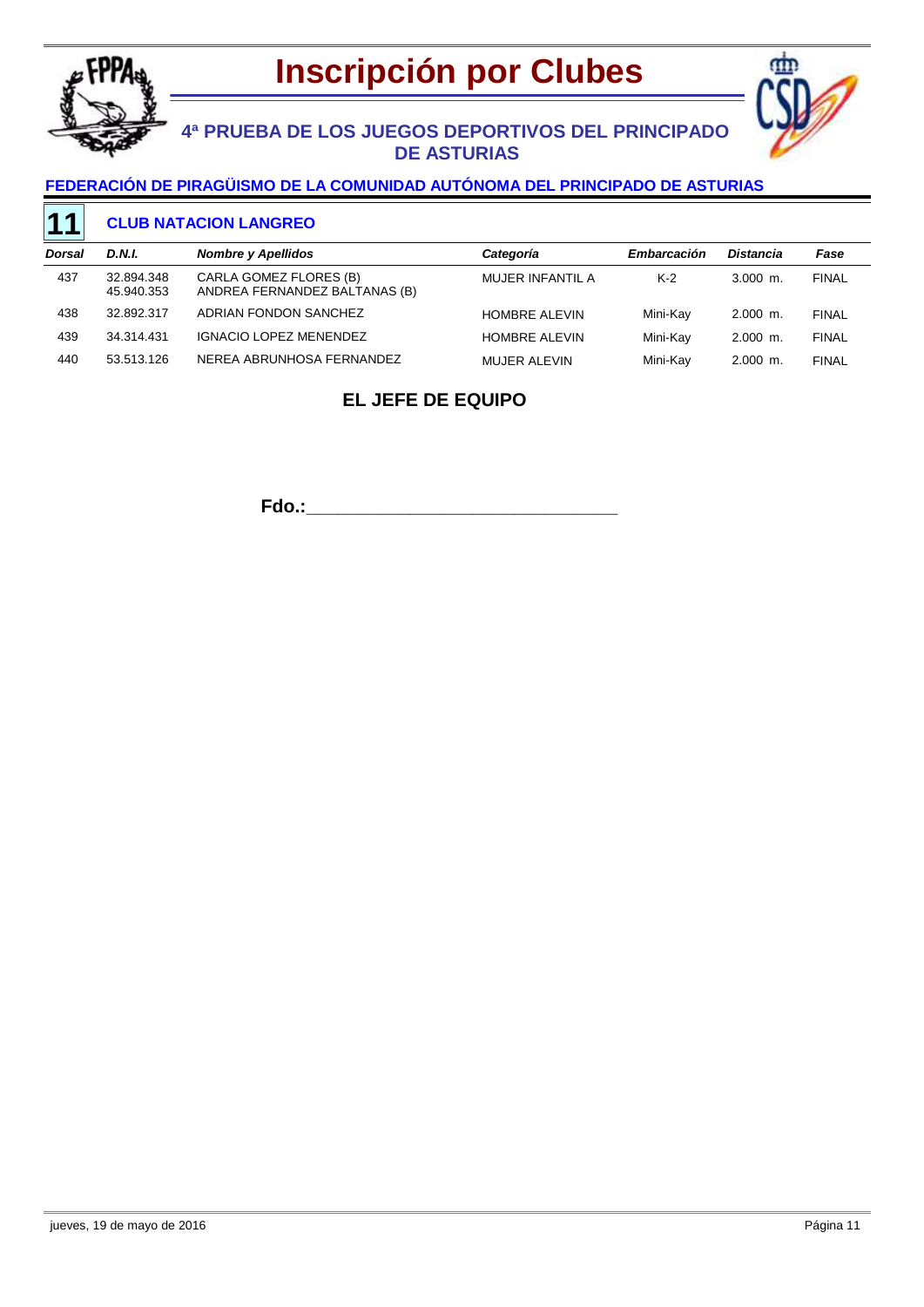

# **Inscripción por Clubes**



# **4ª PRUEBA DE LOS JUEGOS DEPORTIVOS DEL PRINCIPADO DE ASTURIAS**

### **FEDERACIÓN DE PIRAGÜISMO DE LA COMUNIDAD AUTÓNOMA DEL PRINCIPADO DE ASTURIAS**

### **JAIRE AVENTURA LOS RAPIDOS DE ARRIONDAS**

| Dorsal | <b>D.N.I.</b>            | <b>Nombre y Apellidos</b>                                    | Categoría                | Embarcación | <b>Distancia</b> | Fase         |
|--------|--------------------------|--------------------------------------------------------------|--------------------------|-------------|------------------|--------------|
| 388    | 71.743.874               | ANA MARIA COFIÑO GAVITO                                      | <b>MUJER ALEVIN</b>      | Mini-Kay    | $2.000$ m.       | <b>FINAL</b> |
| 393    | 54.305.550               | ALEJANDRO CONCHA CASO                                        | <b>HOMBRE BENJAMIN</b>   | Mini-Kay    | $1.000$ m.       | <b>FINAL</b> |
| 394    | 53.512.395               | ALEJANDRO BUSTILLO GONZALEZ                                  | <b>HOMBRE PREBENJA</b>   | Mini-Kay    | $1.000$ m.       | <b>FINAL</b> |
| 404    | 53.514.236<br>71.752.665 | ANDREA RODRIGUEZ ALONSO (A)<br>LAURA ALONSO FERNANDEZ (A)    | MUJER INFANTIL A         | $K-2$       | $3.000$ m.       | <b>FINAL</b> |
| 410    | 71.787.004               | <b>JOSE GUTIERREZ IGLESIAS</b>                               | <b>HOMBRE BENJAMIN</b>   | Mini-Kay    | $1.000$ m.       | <b>FINAL</b> |
| 413    | 58.459.456               | MIGUEL SAMPEDRO DIEGUEZ                                      | <b>HOMBRE BENJAMIN</b>   | Mini-Kay    | $1.000$ m.       | <b>FINAL</b> |
| 431    | 53.511.510               | COVADONGA PRIEDE CALDEVILLA                                  | <b>MUJER ALEVIN</b>      | Mini-Kav    | $2.000$ m.       | <b>FINAL</b> |
| 434    | 71.734.434               | JOSE ORTEGA GONZALEZ                                         | <b>HOMBRE ALEVIN</b>     | Mini-Kay    | $2.000$ m.       | <b>FINAL</b> |
| 4164   | 15.508.774<br>53.511.336 | JUAN RAMON LABRA MENENDEZ (B)<br>IVAN ESCANDON DEL VALLE (B) | <b>HOMBRE INFANTIL A</b> | $K-2$       | $3.000$ m.       | <b>FINAL</b> |

### **EL JEFE DE EQUIPO**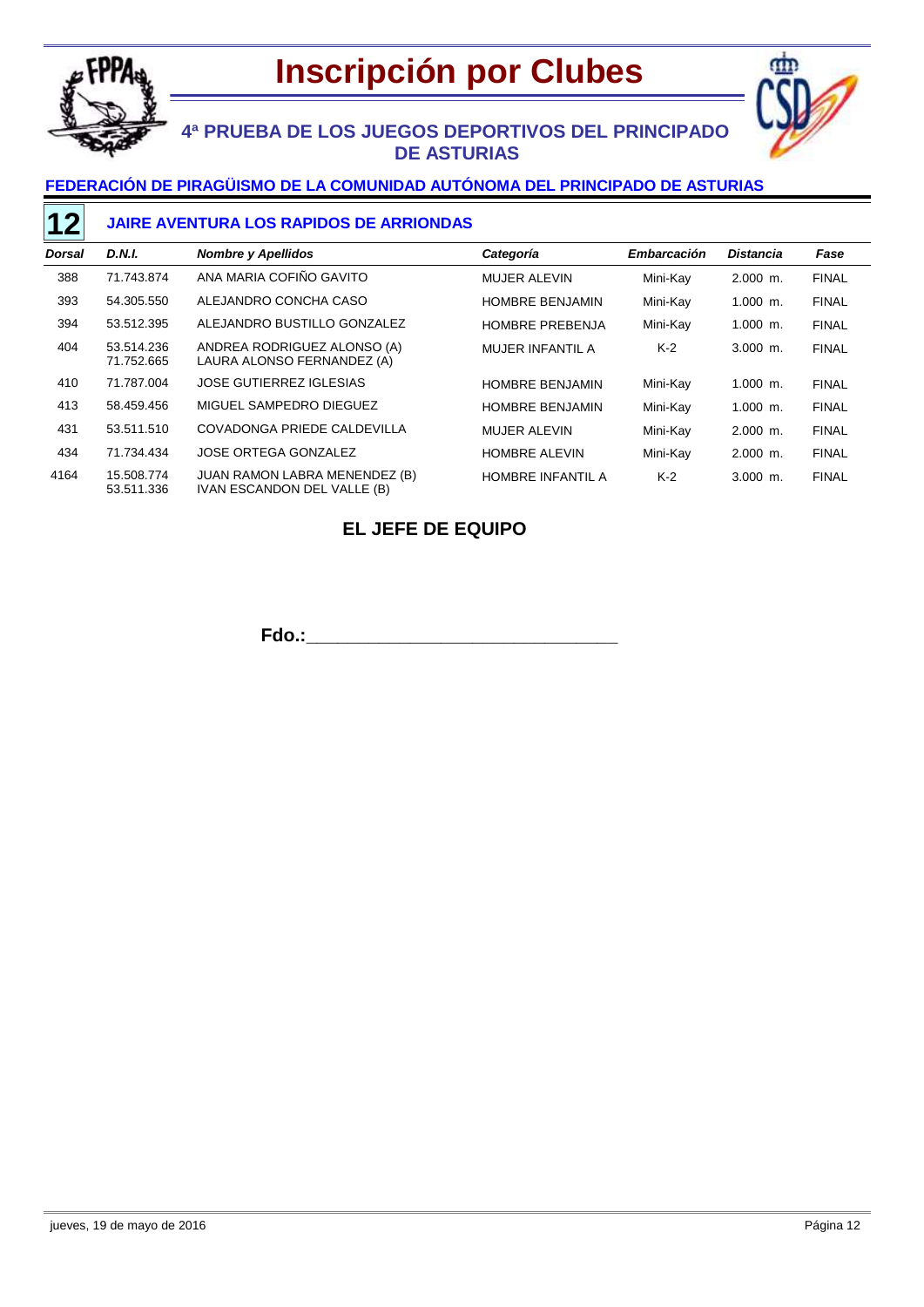



## **4ª PRUEBA DE LOS JUEGOS DEPORTIVOS DEL PRINCIPADO DE ASTURIAS**

### **FEDERACIÓN DE PIRAGÜISMO DE LA COMUNIDAD AUTÓNOMA DEL PRINCIPADO DE ASTURIAS**

#### **CLUB PIRAGUAS CANGAS AVENTURA - LA LLONGAR 13**

| Dorsal | D.N.I.                   | <b>Nombre y Apellidos</b>                                    | Categoría                | <b>Embarcación</b> | <b>Distancia</b> | Fase         |
|--------|--------------------------|--------------------------------------------------------------|--------------------------|--------------------|------------------|--------------|
| 1071   | 15.508.529               | RAMON CUENCO GARCIA                                          | <b>HOMBRE ALEVIN</b>     | Mini-Kay           | $2.000$ m.       | <b>FINAL</b> |
| 1077   | 15.507.554               | SERGIO VEGA SANCHEZ                                          | <b>HOMBRE ALEVIN</b>     | Mini-Kay           | $2.000$ m.       | <b>FINAL</b> |
| 1078   | 15.508.862               | NICOLAS GARCIA SANCHEZ                                       | <b>HOMBRE ALEVIN</b>     | Mini-Kay           | $2.000$ m.       | <b>FINAL</b> |
| 1086   | 53.512.734<br>15.507.434 | VICTOR GONZALEZ GUTIERREZ (A)<br>ALBERTO FERNANDEZ LOPEZ (B) | <b>HOMBRE INFANTIL A</b> | $K-2$              | $3.000$ m.       | <b>FINAL</b> |
| 1094   | 71.744.748               | MARTIN ADRIANO BARRENA CAAMAÑO                               | <b>HOMBRE ALEVIN</b>     | Mini-Kay           | $2.000$ m.       | <b>FINAL</b> |

### **EL JEFE DE EQUIPO**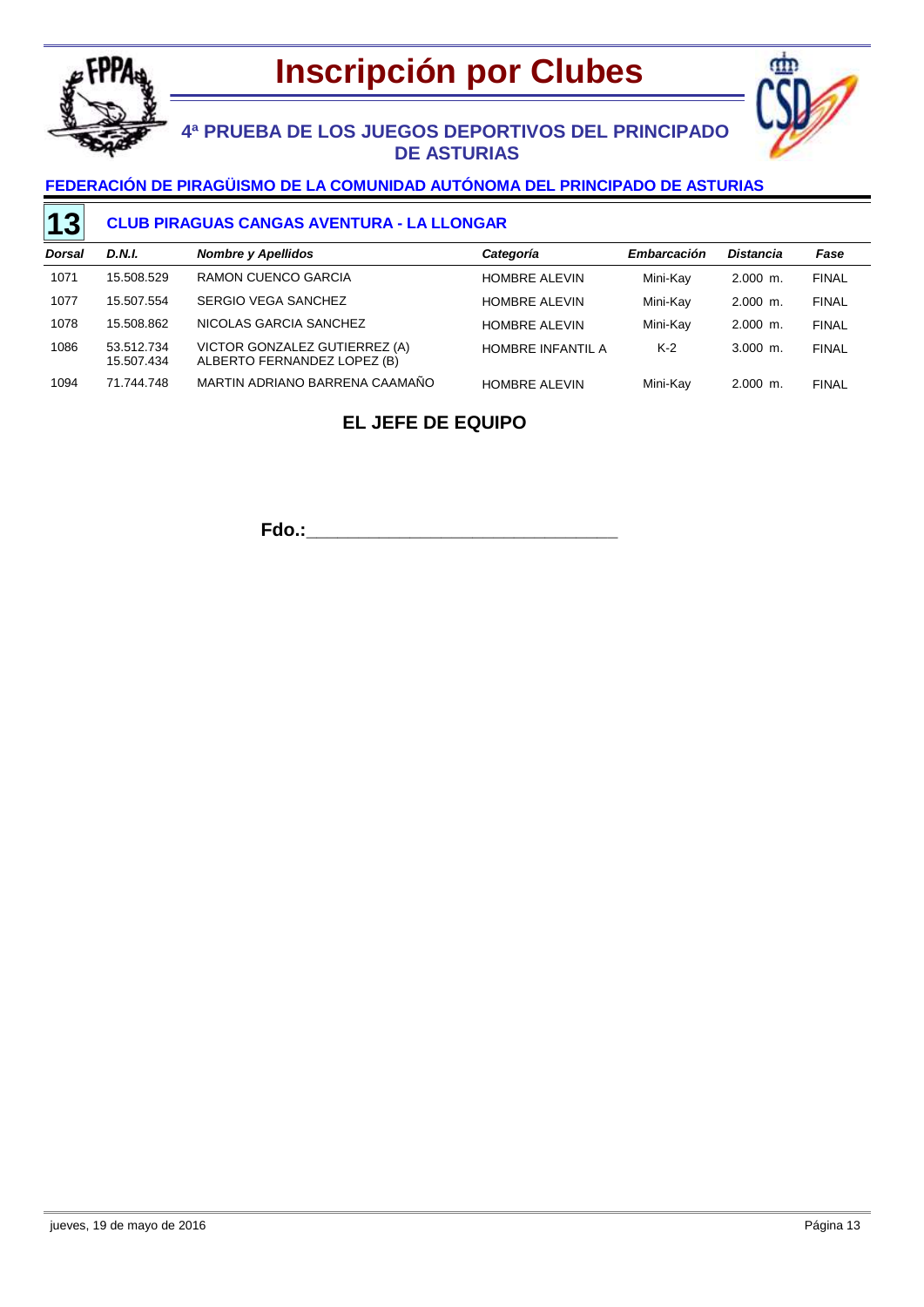



# **4ª PRUEBA DE LOS JUEGOS DEPORTIVOS DEL PRINCIPADO DE ASTURIAS**

### **FEDERACIÓN DE PIRAGÜISMO DE LA COMUNIDAD AUTÓNOMA DEL PRINCIPADO DE ASTURIAS**

#### **CLUB PIRAGUISMO EL SELLA 14**

| Dorsal | D.N.I.                   | <b>Nombre y Apellidos</b>                                   | Categoría                | Embarcación | <b>Distancia</b> | Fase         |
|--------|--------------------------|-------------------------------------------------------------|--------------------------|-------------|------------------|--------------|
| 101    | 71.790.078<br>21.081.071 | RICARDO GARCIA FERNANDEZ (A)<br>ALBERTO LLERA SERRANO (A)   | <b>HOMBRE INFANTIL A</b> | $K-2$       | $3.000$ m.       | <b>FINAL</b> |
| 103    | 15.508.038               | ALEJANDRO OTERO CUERVO                                      | <b>HOMBRE ALEVIN</b>     | Mini-Kay    | $2.000$ m.       | <b>FINAL</b> |
| 107    | 21.080.051               | RAFAEL LOZANO ALONSO                                        | <b>HOMBRE ALEVIN</b>     | Mini-Kay    | $2.000$ m.       | <b>FINAL</b> |
| 111    | 15.507.737<br>71.787.784 | MARTIN DEL RIO ALVAREZ (A)<br>ALVARO FERNANDEZ GONZALEZ (A) | <b>HOMBRE INFANTIL A</b> | $K-2$       | $3.000$ m.       | <b>FINAL</b> |
| 113    | 15.508.347<br>21.080.675 | ADRIAN DIEGO GARCIA (A)<br><b>JUAN ALONSO SANCHEZ (A)</b>   | <b>HOMBRE INFANTIL A</b> | $K-2$       | $3.000$ m.       | <b>FINAL</b> |
| 119    | 21.080.669<br>21.080.899 | FELIX DOSAL ARDUENGO (A)<br>ALVARO GARCIA SUAREZ (A)        | HOMBRE INFANTIL A        | $K-2$       | $3.000$ m.       | <b>FINAL</b> |
| 123    | 21.081.072               | CELIA LLERA SERRANO                                         | <b>MUJER BENJAMIN</b>    | Mini-Kay    | $1.000$ m.       | <b>FINAL</b> |
| 133    | 53.512.353               | RAUL SEDES PRIETO                                           | <b>HOMBRE ALEVIN</b>     | Mini-Kay    | $2.000$ m.       | <b>FINAL</b> |
| 135    | 72.264.770               | PABLO SANCHEZ NORIEGA                                       | <b>HOMBRE BENJAMIN</b>   | Mini-Kay    | $1.000$ m.       | <b>FINAL</b> |

## **EL JEFE DE EQUIPO**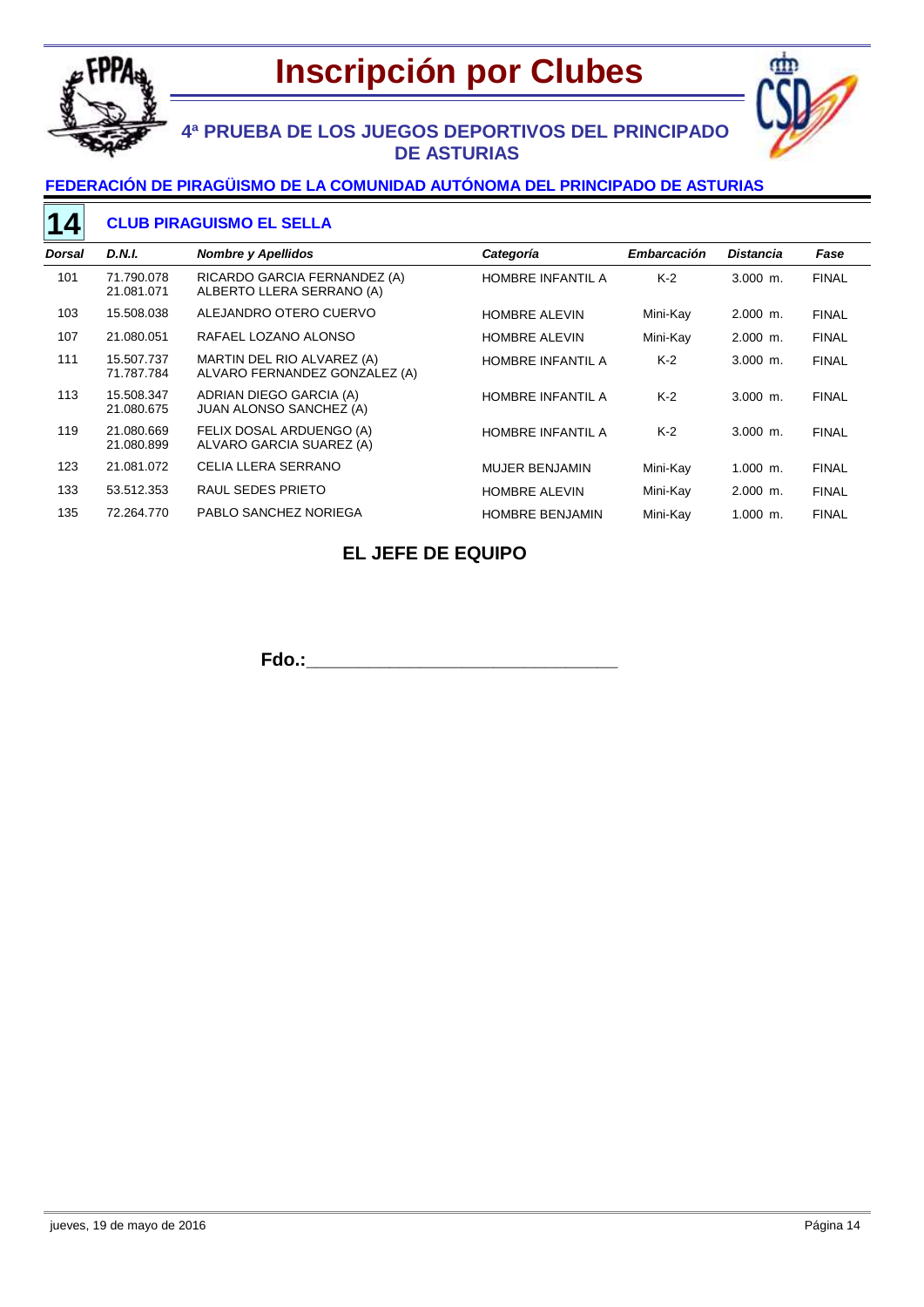



# **4ª PRUEBA DE LOS JUEGOS DEPORTIVOS DEL PRINCIPADO DE ASTURIAS**

### **FEDERACIÓN DE PIRAGÜISMO DE LA COMUNIDAD AUTÓNOMA DEL PRINCIPADO DE ASTURIAS**

#### **SOCIEDAD CULTURAL Y DEPORTIVA RIBADESELLA 15**

| <b>Dorsal</b> | D.N.I.                   | <b>Nombre y Apellidos</b>                           | Categoría                | Embarcación | <b>Distancia</b> | Fase         |
|---------------|--------------------------|-----------------------------------------------------|--------------------------|-------------|------------------|--------------|
| 971           | 71.742.616               | DANIEL BODE RIESTRA                                 | <b>HOMBRE BENJAMIN</b>   | Mini-Kay    | $1.000$ m.       | <b>FINAL</b> |
| 973           | 53.511.079<br>21.080.717 | <b>JOSE ALVAREZ NOSTI</b><br>ELIAS GALLEGO GONZALEZ | <b>HOMBRE INFANTIL A</b> | $K-2$       | $3.000$ m.       | <b>FINAL</b> |
| 974           | 15.508.967               | <b>MARIA SUCO CUESTA</b>                            | MUJER ALEVIN             | Mini-Kay    | $2.000$ m.       | <b>FINAL</b> |
| 978           | 21.080.057               | ANGELA LLANO DIAZ                                   | <b>MUJER BENJAMIN</b>    | Mini-Kay    | $1.000$ m.       | <b>FINAL</b> |
| 980           | 71.740.951               | <b>MARTA BARBAS ROMAN</b>                           | <b>MUJER BENJAMIN</b>    | Mini-Kay    | $1.000$ m.       | <b>FINAL</b> |
| 999           | 71.733.163               | OSCAR CUESTA OVES                                   | <b>HOMBRE ALEVIN</b>     | Mini-Kay    | $2.000$ m.       | <b>FINAL</b> |
| 1019          | 71.736.635               | JAVIER GARCIA ROMAN                                 | <b>HOMBRE ALEVIN</b>     | Mini-Kay    | $2.000$ m.       | <b>FINAL</b> |

## **EL JEFE DE EQUIPO**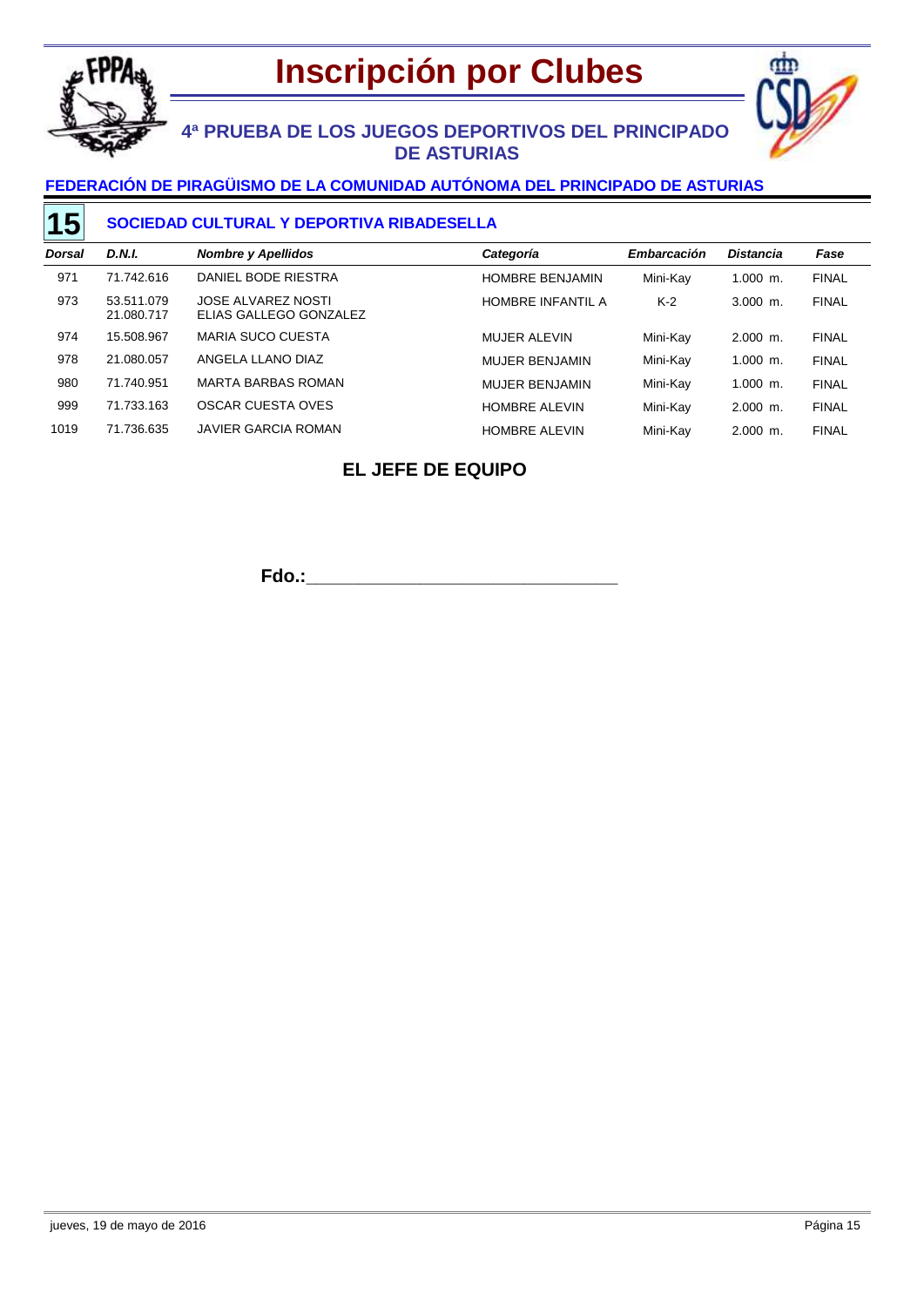

# **Inscripción por Clubes**



## **4ª PRUEBA DE LOS JUEGOS DEPORTIVOS DEL PRINCIPADO DE ASTURIAS**

#### **FEDERACIÓN DE PIRAGÜISMO DE LA COMUNIDAD AUTÓNOMA DEL PRINCIPADO DE ASTURIAS**

### **REAL GRUPO DE CULTURA COVADONGA**

| Dorsal | D.N.I.                   | <b>Nombre y Apellidos</b>                                     | Categoría              | Embarcación | <b>Distancia</b> | Fase         |
|--------|--------------------------|---------------------------------------------------------------|------------------------|-------------|------------------|--------------|
| 888    | 58.440.144<br>53.778.543 | ADRIAN IGLESIAS GONZALEZ (B)<br>FRANCISCO OVIES GUTIERREZ (A) | HOMBRE INFANTIL A      | $K-2$       | 3.000 m.         | <b>FINAL</b> |
| 891    | 47.258.006<br>58.458.437 | OLIVER TAMAME FERNANDEZ (A)<br>PABLO FERNANDEZ LAGO (A)       | HOMBRE INFANTIL A      | $C-2$       | $3.000$ m.       | <b>FINAL</b> |
| 908    | 58.434.031<br>53.774.295 | CARLOS FERNÁNDEZ COQUE (B)<br>PABLO MARTINO DE LA PARTE (B)   | HOMBRE INFANTIL A      | K-2         | $3.000$ m.       | <b>FINAL</b> |
| 912    | 58.440.949<br>58.438.036 | DAVID GARCIA-ORDAS HIDALGO (B)<br>CESAR INFIESTA CAICOYA (A)  | HOMBRE INFANTIL A      | K-2         | 3.000 m.         | <b>FINAL</b> |
| 914    | 58.431.784<br>58.431.782 | NICOLAS GRANDA BRAÑA (B)<br>LUCAS GRANDA BRAÑA (B)            | HOMBRE INFANTIL A      | $C-2$       | 3.000 m.         | <b>FINAL</b> |
| 917    | 58.436.028               | JANEL CUESTA MARTINEZ                                         | <b>HOMBRE PREBENJA</b> | Mini-Kay    | $1.000$ m.       | <b>FINAL</b> |
| 926    | 58.432.258               | ALEJANDRO LOBO GARCIA                                         | HOMBRE ALEVIN          | Mini-Kay    | $2.000$ m.       | <b>FINAL</b> |
| 927    | 58.459.158               | DANIEL ESTEBANEZ SANTIAGO                                     | HOMBRE ALEVIN          | Mini-Kay    | $2.000$ m.       | <b>FINAL</b> |
| 929    | 58.440.950               | <b>JAIME GARCIA-ORDAS HIDALGO</b>                             | <b>HOMBRE ALEVIN</b>   | Mini-Kay    | $2.000$ m.       | <b>FINAL</b> |
| 931    | 53.779.336               | <b>IGNACIO PAREDES VERGARA</b>                                | HOMBRE ALEVIN          | Mini-Kay    | 2.000 m.         | <b>FINAL</b> |
| 932    | 53.779.322               | ALEJANDRO ABEL ACON                                           | HOMBRE ALEVIN          | Mini-Kay    | $2.000$ m.       | <b>FINAL</b> |
| 933    | 58.443.772               | ALEJANDRO LLANEZA SANCHEZ-MIGALLON                            | <b>HOMBRE ALEVIN</b>   | Mini-Kay    | 2.000 m.         | <b>FINAL</b> |
| 934    | 53.774.952               | BRUNO VALDERREY ALONSO                                        | <b>HOMBRE ALEVIN</b>   | Mini-Kay    | 2.000 m.         | <b>FINAL</b> |
| 941    | 58.470.696               | DANIEL MEANA GUTIERREZ                                        | HOMBRE ALEVIN          | Mini-Kay    | 2.000 m.         | <b>FINAL</b> |
| 943    | 53.777.884               | PELAYO MONASTERIO SANCHEZ                                     | HOMBRE ALEVIN          | Mini-Kay    | $2.000$ m.       | <b>FINAL</b> |
| 944    | 53.776.133               | PELAYO RIESTRA DE LA RIVA                                     | HOMBRE ALEVIN          | Mini-Kay    | 2.000 m.         | <b>FINAL</b> |
| 945    | 58.439.510               | PABLO RODRIGUEZ SUAREZ                                        | <b>HOMBRE ALEVIN</b>   | Mini-Kay    | $2.000$ m.       | <b>FINAL</b> |
| 947    | 53.779.069               | MIGUEL FOLGUERAS BARTHE                                       | HOMBRE ALEVIN          | Mini-Kay    | $2.000$ m.       | <b>FINAL</b> |
| 950    | 53.783.681               | MARIA PARAJA FERNANDEZ                                        | <b>MUJER ALEVIN</b>    | Mini-Kay    | $2.000$ m.       | <b>FINAL</b> |
| 952    | 53.779.070               | SARA FOLGUERAS BARTHE                                         | <b>MUJER ALEVIN</b>    | Mini-Kay    | $2.000$ m.       | <b>FINAL</b> |
| 955    | 53.775.766               | COVADONGA GONZALEZ DEL CAMPO VILLAM                           | MUJER ALEVIN           | Mini-Kay    | $2.000$ m.       | <b>FINAL</b> |
| 957    | 71.978.335               | CARMEN DIAZ-FAES CACHERO                                      | <b>MUJER ALEVIN</b>    | Mini-Kay    | $2.000$ m.       | <b>FINAL</b> |
| 958    | 53.775.574               | <b>CARMEN VALDERREY MORILLA</b>                               | <b>MUJER ALEVIN</b>    | Mini-Kay    | $2.000$ m.       | <b>FINAL</b> |
| 959    | 58.461.457               | SAUL ALVAREZ SUAREZ                                           | HOMBRE BENJAMIN        | Mini-Kay    | $1.000$ m.       | <b>FINAL</b> |
| 960    | 58.445.887               | <b>RUBEN ESCUDERO ORDIZ</b>                                   | HOMBRE BENJAMIN        | Mini-Kay    | $1.000$ m.       | <b>FINAL</b> |
| 961    | 71.978.337               | ALVARO DIAZ-FAES CACHERO                                      | HOMBRE BENJAMIN        | Mini-Kay    | 1.000 m.         | <b>FINAL</b> |
| 962    | 58.435.541               | ANDRES PALOMO MORENO                                          | HOMBRE PREBENJA        | Mini-Kay    | 1.000 m.         | <b>FINAL</b> |
| 963    | 53.777.385               | DIMAS ALONSO CANGA                                            | HOMBRE BENJAMIN        | Mini-Kay    | 1.000 m.         | <b>FINAL</b> |
| 964    | 53.776.901               | SOFIA TAMAME FERNANDEZ                                        | <b>MUJER BENJAMIN</b>  | Mini-Kay    | $1.000$ m.       | <b>FINAL</b> |
| 965    | 53.776.987               | ELENA FANEGO FERNANDEZ                                        | MUJER BENJAMIN         | Mini-Kay    | $1.000$ m.       | <b>FINAL</b> |
| 966    | 58.439.613               | HENAR SUAREZ VALDES                                           | MUJER BENJAMIN         | Mini-Kay    | $1.000$ m.       | <b>FINAL</b> |
| 968    | 53.777.885               | CARMEN MONASTERIO SANCHEZ                                     | MUJER BENJAMIN         | Mini-Kay    | $1.000$ m.       | <b>FINAL</b> |
| 969    | 10.848.647               | ADRIAN ALVAREZ SUAREZ                                         | HOMBRE PREBENJA        | Mini-Kay    | $1.000$ m.       | <b>FINAL</b> |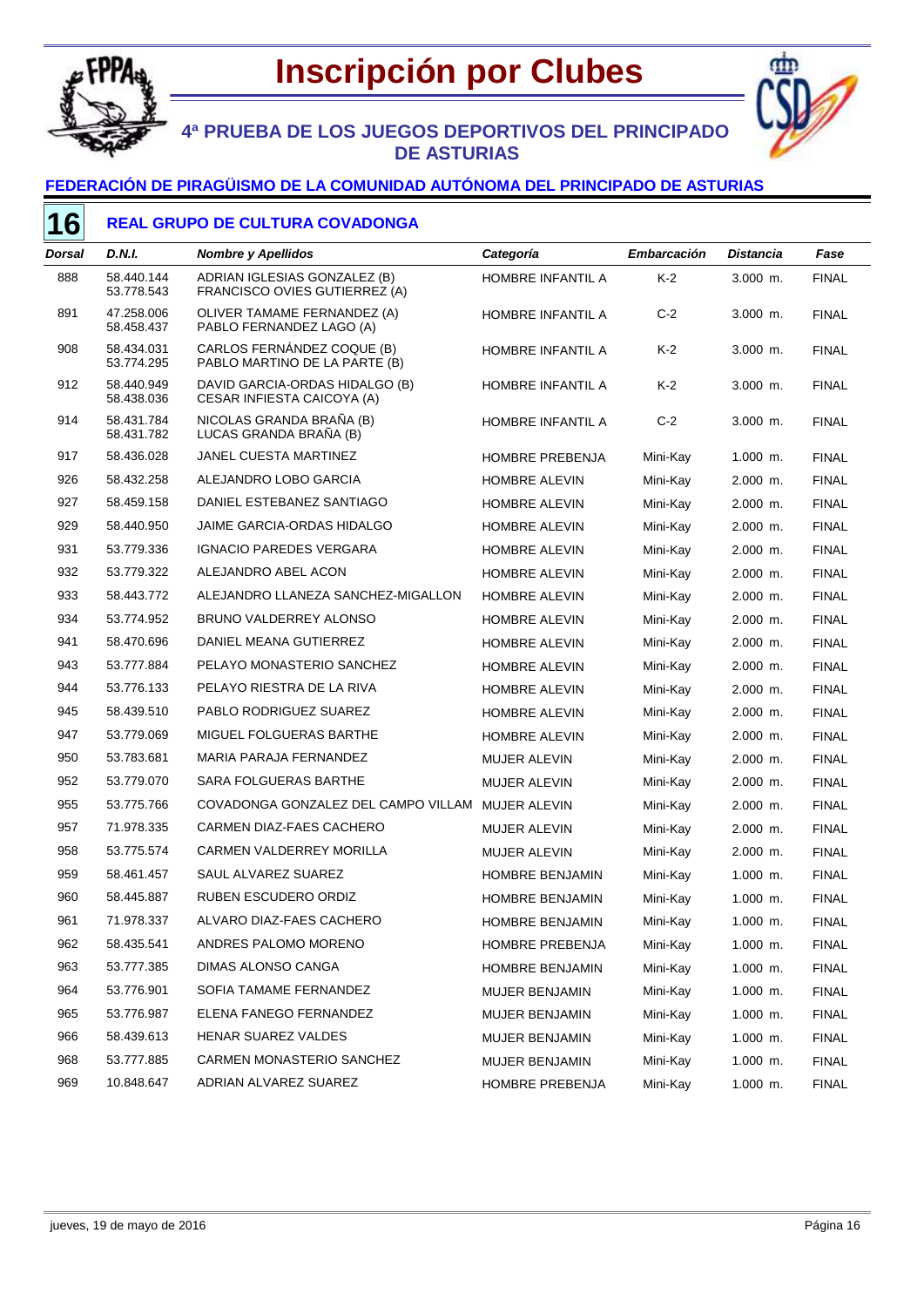



**4ª PRUEBA DE LOS JUEGOS DEPORTIVOS DEL PRINCIPADO DE ASTURIAS**

**EL JEFE DE EQUIPO**